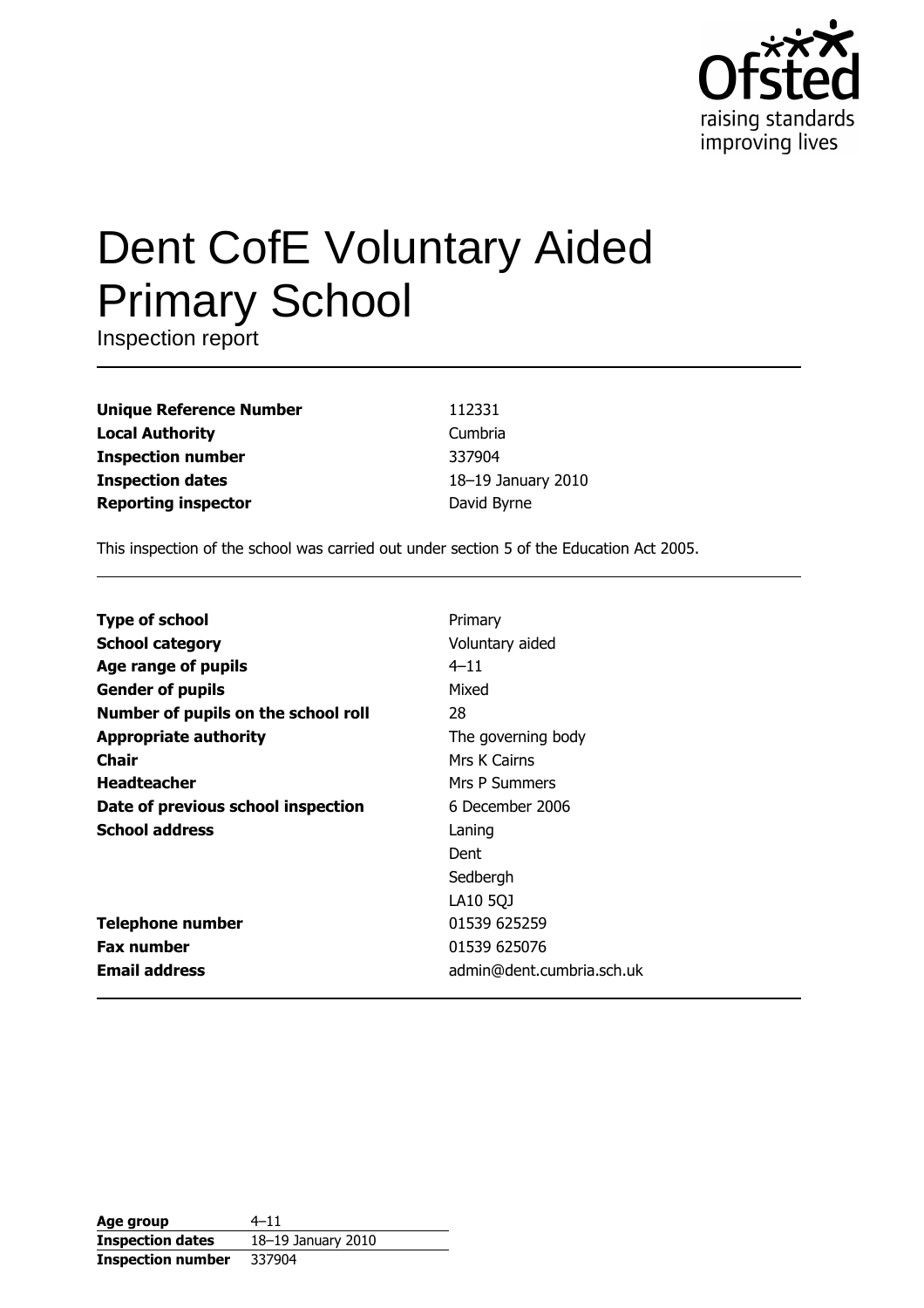The Office for Standards in Education, Children's Services and Skills (Ofsted) regulates and inspects to achieve excellence in the care of children and young people, and in education and skills for learners of all ages. It regulates and inspects childcare and children's social care, and inspects the Children and Family Court Advisory Support Service (Cafcass), schools, colleges, initial teacher training, work-based learning and skills training, adult and community learning, and education and training in prisons and other secure establishments. It rates council children's services, and inspects services for looked after children, safequarding and child protection.

Further copies of this report are obtainable from the school. Under the Education Act 2005, the school must provide a copy of this report free of charge to certain categories of people. A charge not exceeding the full cost of reproduction may be made for any other copies supplied.

If you would like a copy of this document in a different format, such as large print or Braille, please telephone 08456 404045, or email enquiries@ofsted.gov.uk.

You may copy all or parts of this document for non-commercial educational purposes, as long as you give details of the source and date of publication and do not alter the documentation in any way.

Royal Exchange Buildings St Ann's Square Manchester M2 7LA T: 08456 404045 Textphone: 0161 618 8524 E: enquiries@ofsted.gov.uk W: www.ofsted.gov.uk © Crown copyright 2010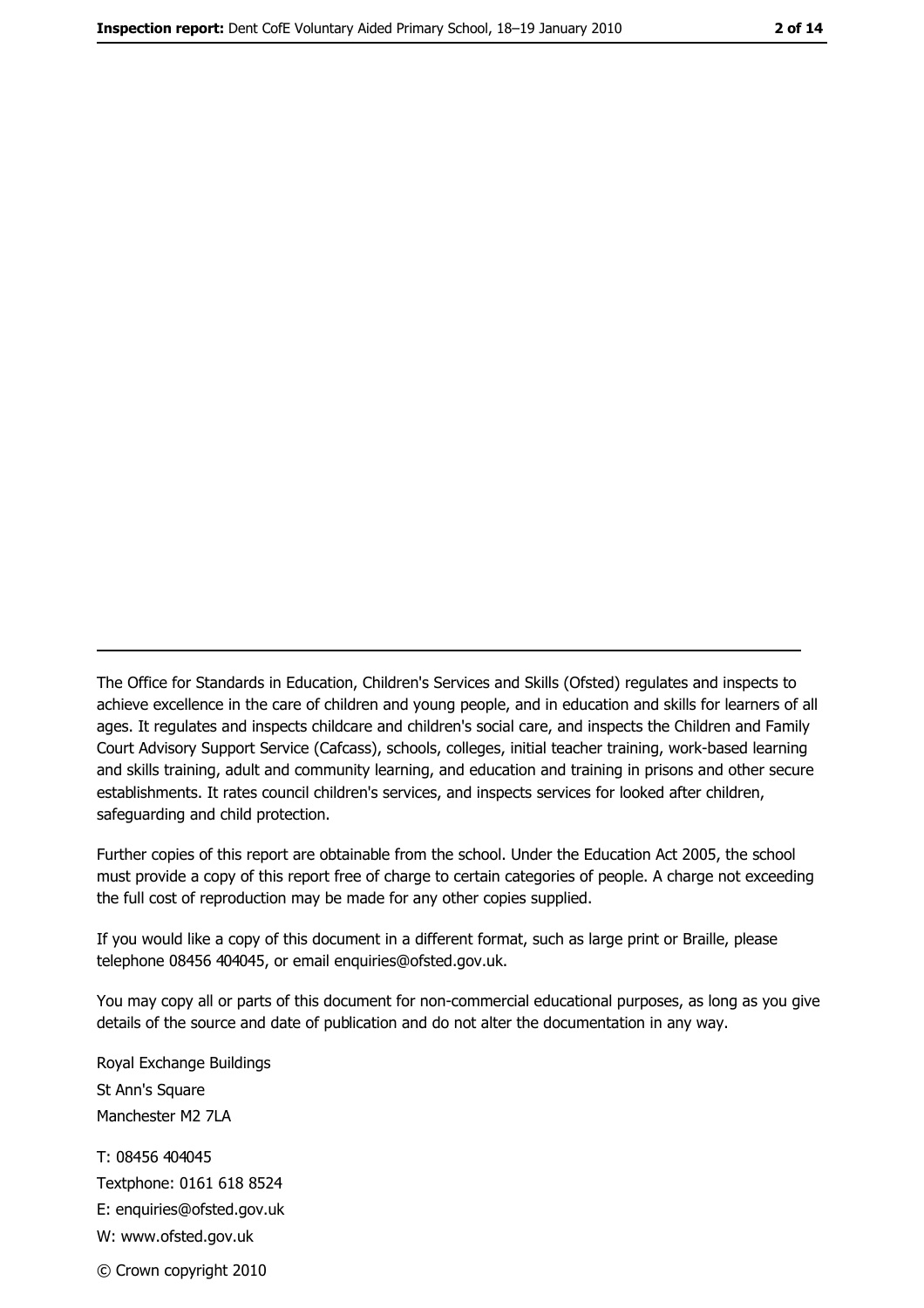# **Introduction**

This inspection was carried out by one additional inspector. The inspector spent 50 percent of his time looking at learning. He saw three teachers and eight lessons and held meetings with governors, staff and pupils. The school's work was observed and some documentation was scrutinised including the school improvement plan, the minutes of the governing body meetings, assessment and tracking records, and safeguarding policies and documents. The views of 14 parents expressed in their questionnaires were taken into account together with the views of pupils.

The inspector reviewed many aspects of the school's work and looked in detail at the following:

- whether progress is good enough to ensure that that pupils do as well as they can  $\blacksquare$
- whether the information from assessment is used efficiently to set individual targets  $\blacksquare$ to help pupils improve their own learning
- the effectiveness of the school in monitoring the school's performance and its use in  $\blacksquare$ setting priorities for school improvement.

## **Information about the school**

This is a very small school in a rural village. Over a half of the pupils rely on school transport. The percentage of pupils with special educational needs and/or disabilities is above average. All pupils are of White British backgrounds. The proportion eligible for free school meals is below average. The school has been successful in gaining the Healthy School Award in recognition of its efforts to support healthy lifestyles and an Activemark for the quality of its sports provision. The school gained the standard for Financial Management in Schools. The village Nursery is housed in part of the school building and is separately managed. It was not part of this inspection.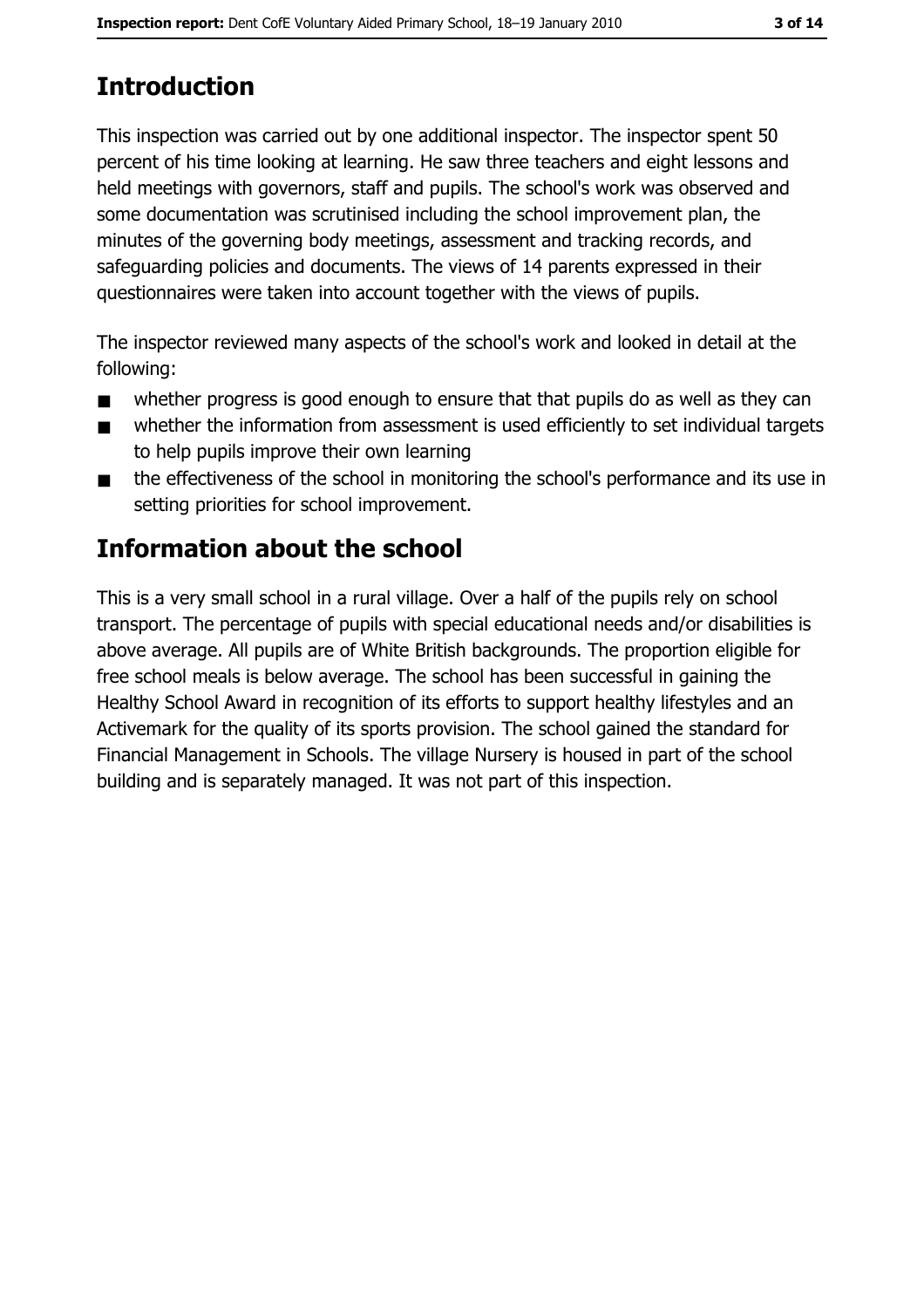# **Inspection judgements**

## Overall effectiveness: how good is the school?

#### The school's capacity for sustained improvement

## **Main findings**

This is a good school in which pupils develop secure academic skills and become mature young citizens. Excellent links with the local community benefit the pupils' education as well as considerably enriching village life. A close family atmosphere permeates the school and this, coupled with lively and generally motivated pupils, contributes to excellent behaviour at all times. Pupils are very happy, safe and secure and their love of school is reflected in high rates of attendance. Some of the outcomes in relation to pupils' personal qualities are outstanding.

A dedicated headteacher and experienced staff provide good care for all pupils. Lessons promote good learning and are enhanced by a wide range of activities to enrich learning beyond the standard curriculum. Effective links with nearby schools enable pupils to participate in a wide variety of sports and widens their options for after-school activities. These contribute to the pupils' excellent understanding of how to live safe and healthy lives. Educational visits, for example, to the Settle-Dent railway line, broaden pupils' knowledge of the local history of the area and makes learning relevant to their lives. The many strengths in the curriculum, however, are not yet fully exploited. This is because plans for linking subjects are not yet fully refined to reflect the pupils' interests and enable them to use their basic skills of literacy, numeracy and information and communication technology (ICT) in a range of subjects.

Teaching is good. Lessons are generally well prepared to meet the range of needs in the mixed-age classes. As a result, the majority of pupils make good progress as they move through the school to reach average standards by the end of Year 6. Pupils generally do well in reading and mathematics, but at times the more-able could do better, most noticeably in writing. Good initiatives are in place to support pupils with special educational needs and/or disabilities. Staff know each pupil very well, both in terms of their academic and personal qualities. Pupils are given targets to aim for in literacy and numeracy, but their involvement in this process varies and expectations are not always high enough which reduces the achievement of the more-able. Some procedures for recording assessment information throughout the school are unnecessarily detailed and hinder an efficient analysis of the data.

The school is well managed and governed. A strong staff team embraces the outcomes of mostly accurate evaluations of the school so that effective strategies are employed to aid improvement. Since the last inspection, the school has moved forward, for example, by strengthening the provision in the Early Years Foundation stage and improving aspects of teaching reading and writing. Given the progress made and current successes, the school has a good capacity to develop further in the future.

| ↗ |  |
|---|--|
| 7 |  |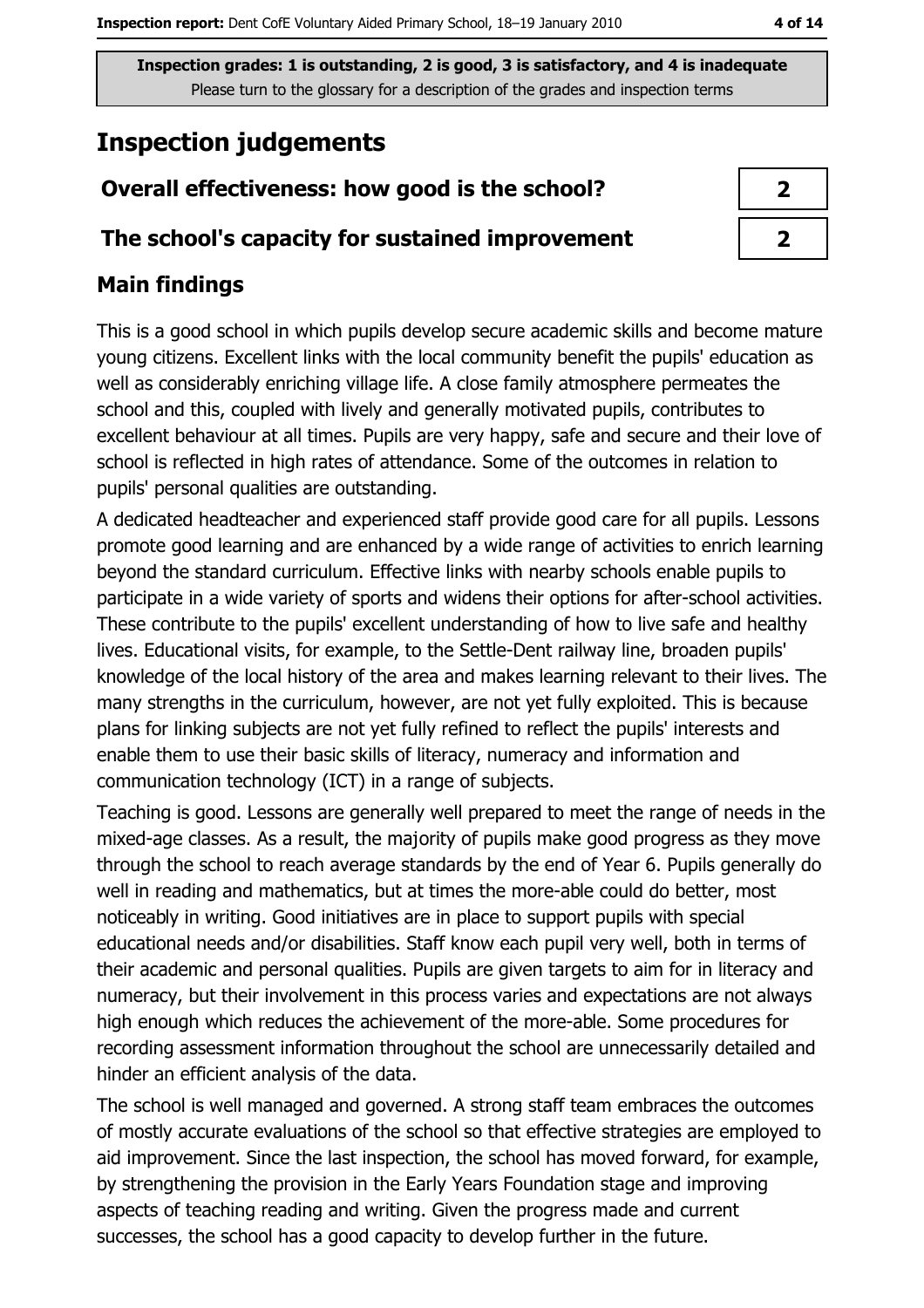#### What does the school need to do to improve further?

- $\blacksquare$ Improve pupils' attainment, particularly in writing, by the end of Year 6, by:
	- improving the quality of curriculum planning, so that pupils' interests are more closely reflected and they have more opportunities to apply their basic skills in a range of subjects
	- consistently involving pupils in evaluating their own achievement in a wider range of subjects, so that the more-able pupils in particularly are consistently challenged to do better in writing.
- Streamline the amount of detail recorded about pupils' progress so that achievement and progress can be more efficiently monitored.

#### Outcomes for individuals and groups of pupils

Pupils usually have excellent attitudes to learning in lessons and display good levels of enjoyment in lessons. They are confident and capable learners. For example, during a lesson in which pupils explored ideas related to using their knowledge of times tables, they showed considerable concentration to think through different ways of solving number problems. Attainment, varies considerably from year-to-year being very much influenced by the nature of each year group, the numbers of which are often very small. In some groups, one pupil equates to as much as one third, statistically. Nevertheless, attainment is average by the end of Year 6, which represents good progress. The school is working to raise pupils' attainment, particularly for the more-able in writing. However, it is too early to see the full impact of its actions. Pupils with special educational needs and/or disabilities do well benefiting from good quality support and quidance.

Pupils are good representatives for their school. They are naturally caring and support each other and show an interest in others besides themselves. Pupils are frequently involved in community life, for example, when participating in the annual pantomime, and in contributing their ideas to refurbish a play area as part of the Parish Council plan. Considerable sums of money are voluntarily raised by pupils for others less fortunate than themselves. Their views influences aspects of school life, for example, the school council has contributed to improving the quality of school lunches and the playground facilities. Spiritual, moral, social and cultural development is good. Pupils have a good understanding of right and wrong, form excellent relationships with others and have an excellent understanding of their own culture. They develop a reasonable understanding of other faiths, although their first-hand experience of people of cultures other than their own is relatively limited.

These are the grades for pupils' outcomes

 $\mathbf{1}$ 

The grades for attainment and attendance are: 1 is high; 2 is above average; 3 is broadly average; and 4 is low.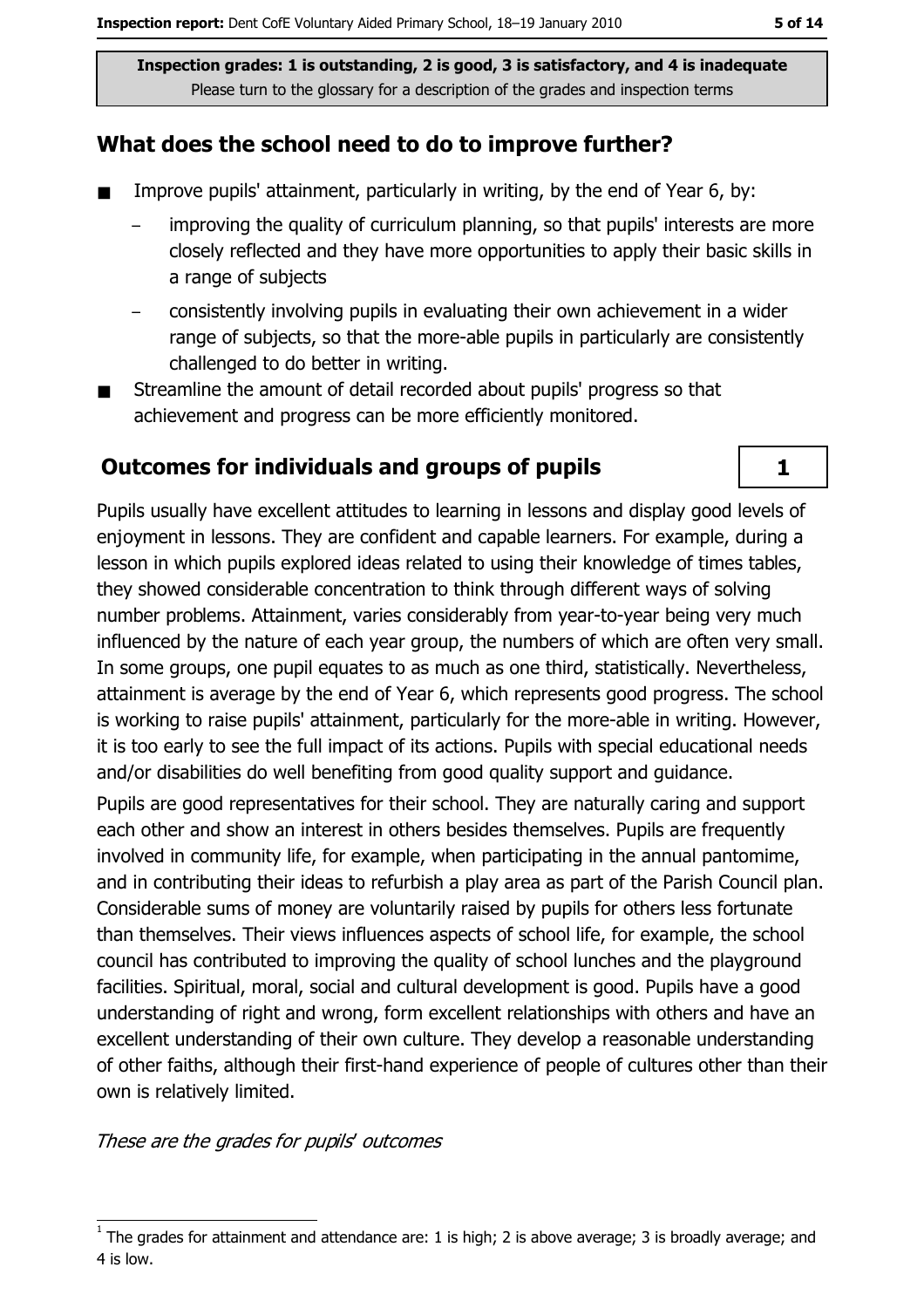| Pupils' achievement and the extent to which they enjoy their learning                                                     |   |  |  |  |
|---------------------------------------------------------------------------------------------------------------------------|---|--|--|--|
| Taking into account:<br>Pupils' attainment <sup>1</sup>                                                                   | 3 |  |  |  |
| The quality of pupils' learning and their progress                                                                        | 2 |  |  |  |
| The quality of learning for pupils with special educational needs and/or<br>disabilities and their progress               |   |  |  |  |
| The extent to which pupils feel safe                                                                                      |   |  |  |  |
| <b>Pupils' behaviour</b>                                                                                                  |   |  |  |  |
| The extent to which pupils adopt healthy lifestyles                                                                       |   |  |  |  |
| The extent to which pupils contribute to the school and wider community                                                   |   |  |  |  |
| The extent to which pupils develop workplace and other skills that will<br>contribute to their future economic well-being |   |  |  |  |
| Taking into account:<br>Pupils' attendance <sup>1</sup>                                                                   |   |  |  |  |
| The extent of pupils' spiritual, moral, social and cultural development                                                   |   |  |  |  |

#### How effective is the provision?

Teachers and support staff make many effective efforts to meet the needs of each pupil in the mixed-aged classes. The skills of permanent staff are supplemented by a number of outside specialists, for example, in sport, music, the arts and dance. In the large majority of lessons, pupils' progress and learning are good. Teachers have a very secure knowledge and understanding of each pupil and use this information effectively to direct questions and activities to challenge individuals. At times, imaginative use is made of interactive whiteboards to focus pupils' attention but the quality of such use varies between classes. Assessment procedures are in the process of being refined because information collected is often over complicated and hard to analyse. Some good procedures are developing in monitoring pupils' progress in reading and mathematics; in writing, pupils are increasingly aware of how they can improve. However, assessment is not yet fully effective. Since the last inspection, pupils have become much more involved in setting their own targets for improvement, but the quality is variable and does not always challenge pupils enough.

The curriculum meets the needs of pupils both academically and in their personal development. Recent adaptations to the way in which subjects are planned have boosted pupils' enjoyment of learning. Subjects are increasingly linked together to make lessons more relevant, resulting in pupils using their basic skills of literacy, numeracy and ICT in a variety of circumstances. Where this has been done well, for example, as part of the Victorian study linked to local railway life, pupils have been motivated to write at a higher standard and to read with greater enthusiasm. Such initiatives remain fairly new and are not yet sufficiently embedded in the school's work to get the very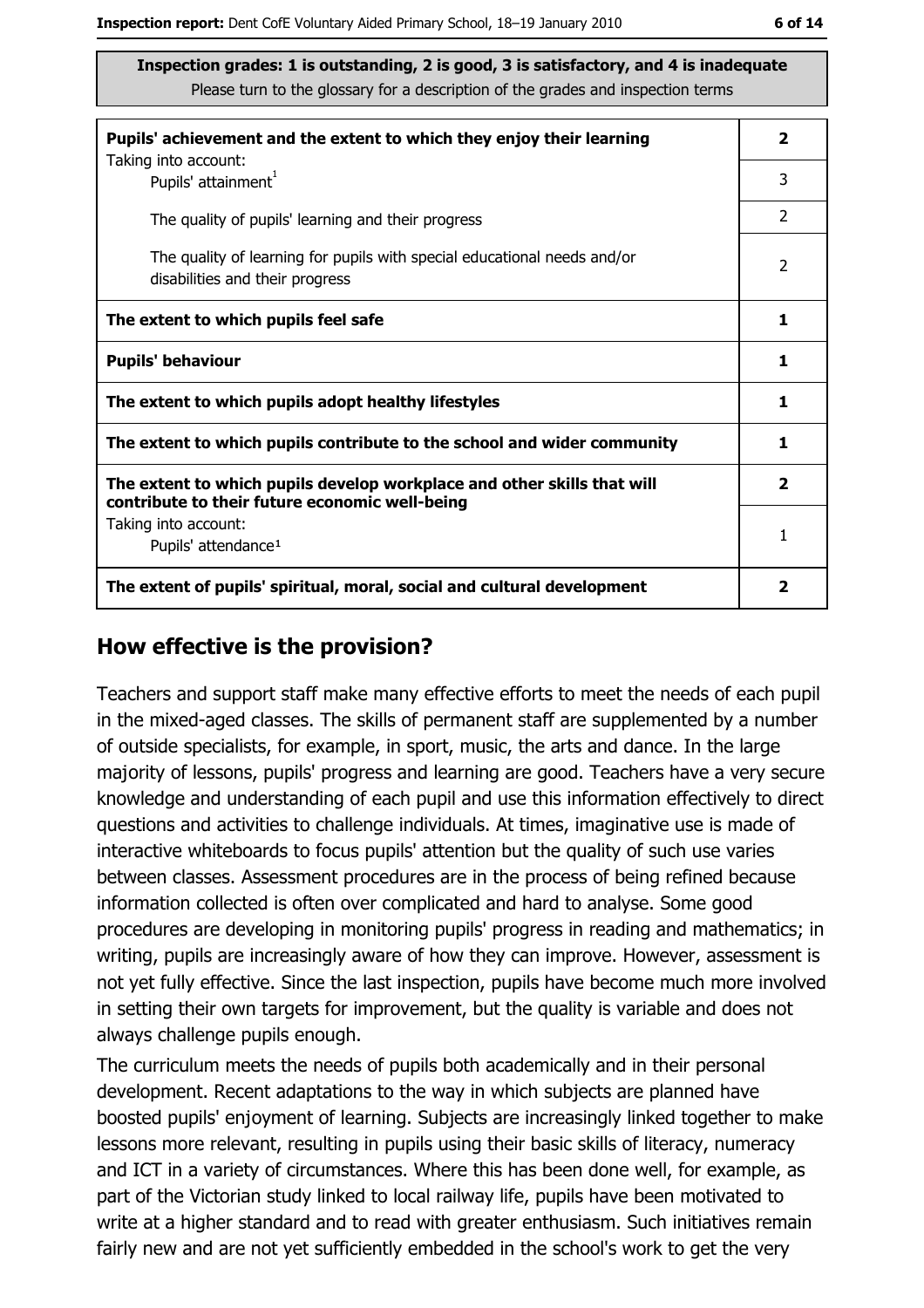best from pupils. Initiatives taken to boost reading are increasing pupils' interest, particularly that of boys, and are also starting to raise the attainment of the more-able writers in Key Stage 2. Lessons are enriched by a wide range of additional activities that enable pupils to develop sporting prowess, participate in drama, dance and music and also to gain an insight into the importance of mental well-being, for example, through participating in yoga sessions. Much of this very good provision is a consequence of excellent links with the local community and nearby schools. Educational visits rate very highly amongst pupils with the residential stays, for example, camping at Windermere and the opportunities to visit local museums such as Farfield Mill.

Pupils benefit from a very caring and safe environment. Each pupil is known by staff and any concerns are picked up immediately and acted on. Those with special educational needs and/or disabilities receive well targeted support, which is based on good diagnostic assessments. Their progress is carefully monitored and effective and sensitive support given where required. Effective links with outside agencies enable the use of specialists where needed. Much attention is given to encouraging pupils to be safe and live healthily, which helps them to be happy and fit young people in the future. Procedures for supporting the most-able vary and are not consistent.

| These are the grades for the quality of provision |  |
|---------------------------------------------------|--|
|---------------------------------------------------|--|

| The quality of teaching                                                                                    |  |
|------------------------------------------------------------------------------------------------------------|--|
| Taking into account:<br>The use of assessment to support learning                                          |  |
| The extent to which the curriculum meets pupils' needs, including, where<br>relevant, through partnerships |  |
| The effectiveness of care, guidance and support                                                            |  |

### How effective are leadership and management?

The headteacher has a clear vision for the school's development. Good procedures for monitoring all aspects of the school's provision are established and all staff are increasingly involved. This has effectively guided school improvement. Areas of strength, such as the exceptionally strong community links, are being maintained, but a culture of looking outwards is now established. This is benefitting the quality of the school's provision by broadening the knowledge and experience of staff and enabling pupils to mix with others from different locations. The school effectively promotes equality of opportunity. It is very aware of the needs of boys and girls and the good support for pupils with special educational needs and/or disabilities enables them to be fully included in all aspects of school life.

Underpinning the school's success is a strong and caring governing body. It knows the school well and works hard to support the staff and pupils and is increasingly aware of the need to manage the headteacher's work-life balance. Finances are carefully managed, and a strategic view is maintained of budgetary planning to adjust to changes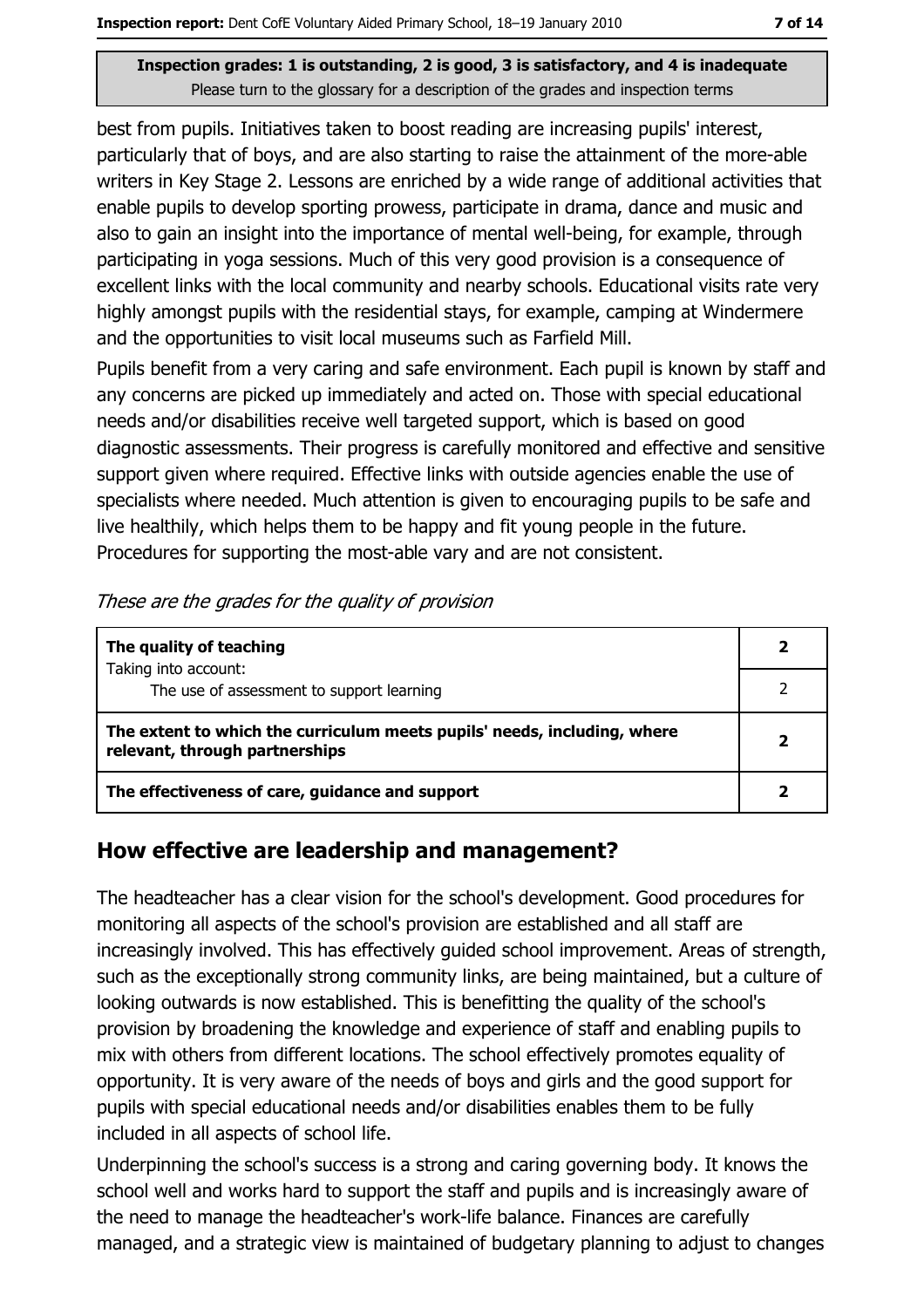in the number of pupils on roll. All statutory requirements regarding safequarding are rigorously complied with; they ensure a realistic and proportionate approach to safety and child protection that influences all aspects of school life.

Partnerships with the community are excellent and the school makes a very significant contribution to cohesion within the local area. Significant additional funds are provided through the Friends of Dent which make a real difference to aspects of provision. Parents are very supportive and loyal to the school and excellent relationships exist with them. Good communications, such as a termly report in Key Stage 2 is provided for each child and parents are welcome at all times to meet staff whenever they feel the need. The school is dedicated to promoting community cohesion. The school sponsors children abroad and is in the process of developing links with schools representing different cultures.

|  | These are the grades for leadership and management |
|--|----------------------------------------------------|
|  |                                                    |

| The effectiveness of leadership and management in embedding ambition and<br>driving improvement                                                                     | $\overline{\mathbf{2}}$ |
|---------------------------------------------------------------------------------------------------------------------------------------------------------------------|-------------------------|
| Taking into account:<br>The leadership and management of teaching and learning                                                                                      | 2                       |
| The effectiveness of the governing body in challenging and supporting the<br>school so that weaknesses are tackled decisively and statutory responsibilities<br>met | $\overline{\mathbf{2}}$ |
| The effectiveness of the school's engagement with parents and carers                                                                                                | 1                       |
| The effectiveness of partnerships in promoting learning and well-being                                                                                              | 1                       |
| The effectiveness with which the school promotes equality of opportunity and<br>tackles discrimination                                                              | 2                       |
| The effectiveness of safeguarding procedures                                                                                                                        | 1                       |
| The effectiveness with which the school promotes community cohesion                                                                                                 | 2                       |
| The effectiveness with which the school deploys resources to achieve<br>value for money                                                                             | $\overline{\mathbf{2}}$ |

## **Early Years Foundation Stage**

Children settle well in the caring and secure environment. Very close links with the village nursery makes the transition for children from part-time to full-time learning seamless. Well deploved staff ensure that the needs of children are met. Children's skills when they enter and leave Reception vary significantly according to the nature and the very small size of each group. Nevertheless, they make good progress from their starting points and are well prepared for their transition to Year 1.

Children are given good opportunities to learn and all aspects of the curriculum are covered well. Teaching is effective as a result of a good partnership between teaching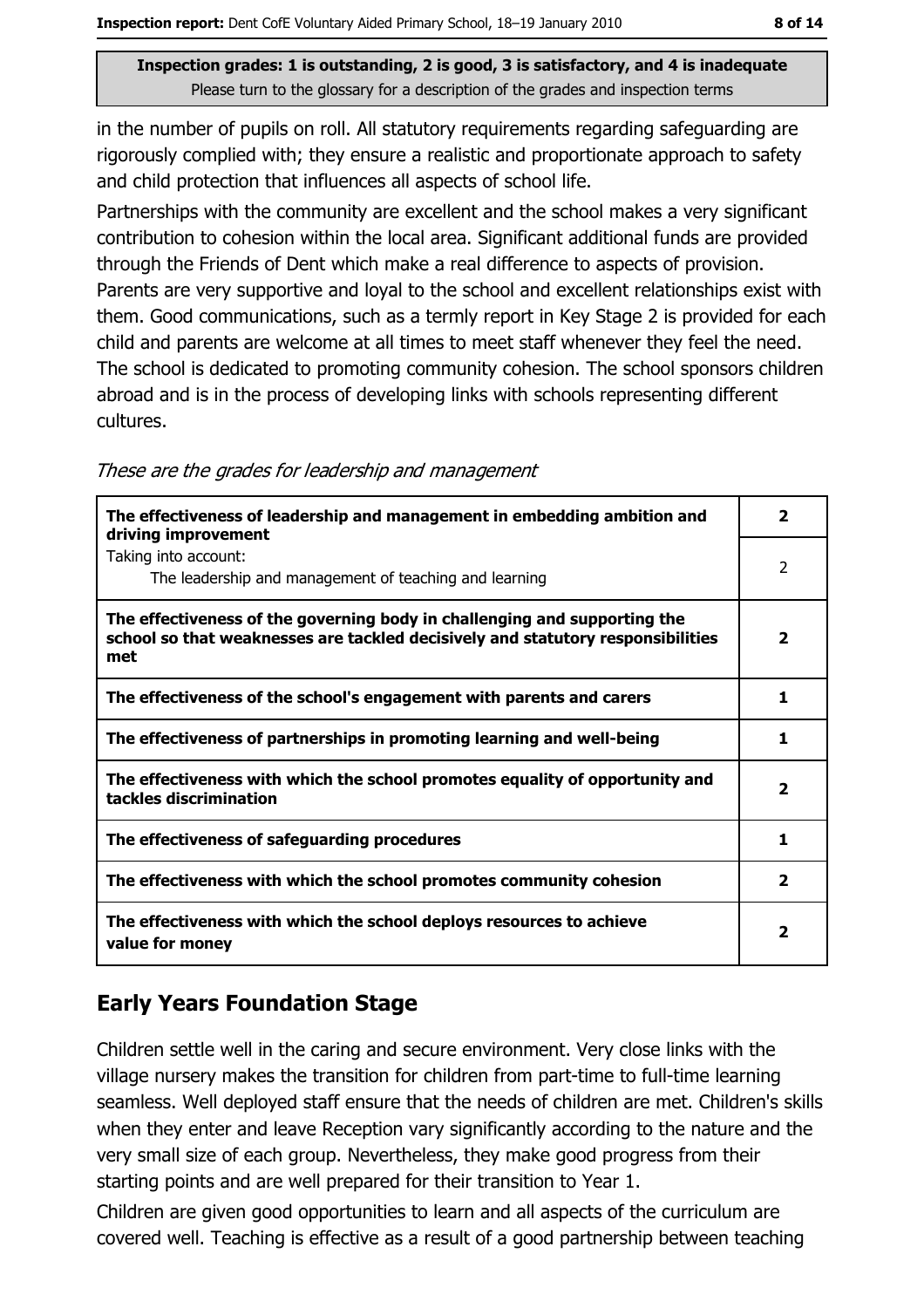and support staff. Activities indoors are well tailored to children's needs but while outdoor learning is provided, the location reduces the opportunities for children to choose freely when they learn outside. However, to compensate staff make good use of the local environment to widen the children's learning, for example, building dens on the school field and using the outdoor areas for a 'Bear Hunt'. Staff know each child very well and keep many accurate records to support their judgements. Some of these are, however, over detailed; this hinders the efficiency of monitoring achievement and progress. The provision is well led and managed and the involvement of parents is very much valued. There is a very strong partnership between school and parents, many of whom give regular support with learning at home. Children's safety and welfare is given a high priority.

These are the grades for the Early Years Foundation Stage

| <b>Overall effectiveness of the Early Years Foundation Stage</b>                             |   |  |
|----------------------------------------------------------------------------------------------|---|--|
| Taking into account:                                                                         |   |  |
| Outcomes for children in the Early Years Foundation Stage                                    |   |  |
| The quality of provision in the Early Years Foundation Stage                                 |   |  |
| The effectiveness of leadership and management of the Early Years<br><b>Foundation Stage</b> | 2 |  |

#### **Views of parents and carers**

The large majority of parents support the school and are happy with the quality of education their children receive. They value the care the school provides and parents almost all feel that that their children are happy at school. Most strongly support the assertion that their children do well academically although a few feel that at times more could be asked of the more-able pupils. The inspection findings confirm the parents' positive views and feel that there are occasions when higher expectations could be made of pupils.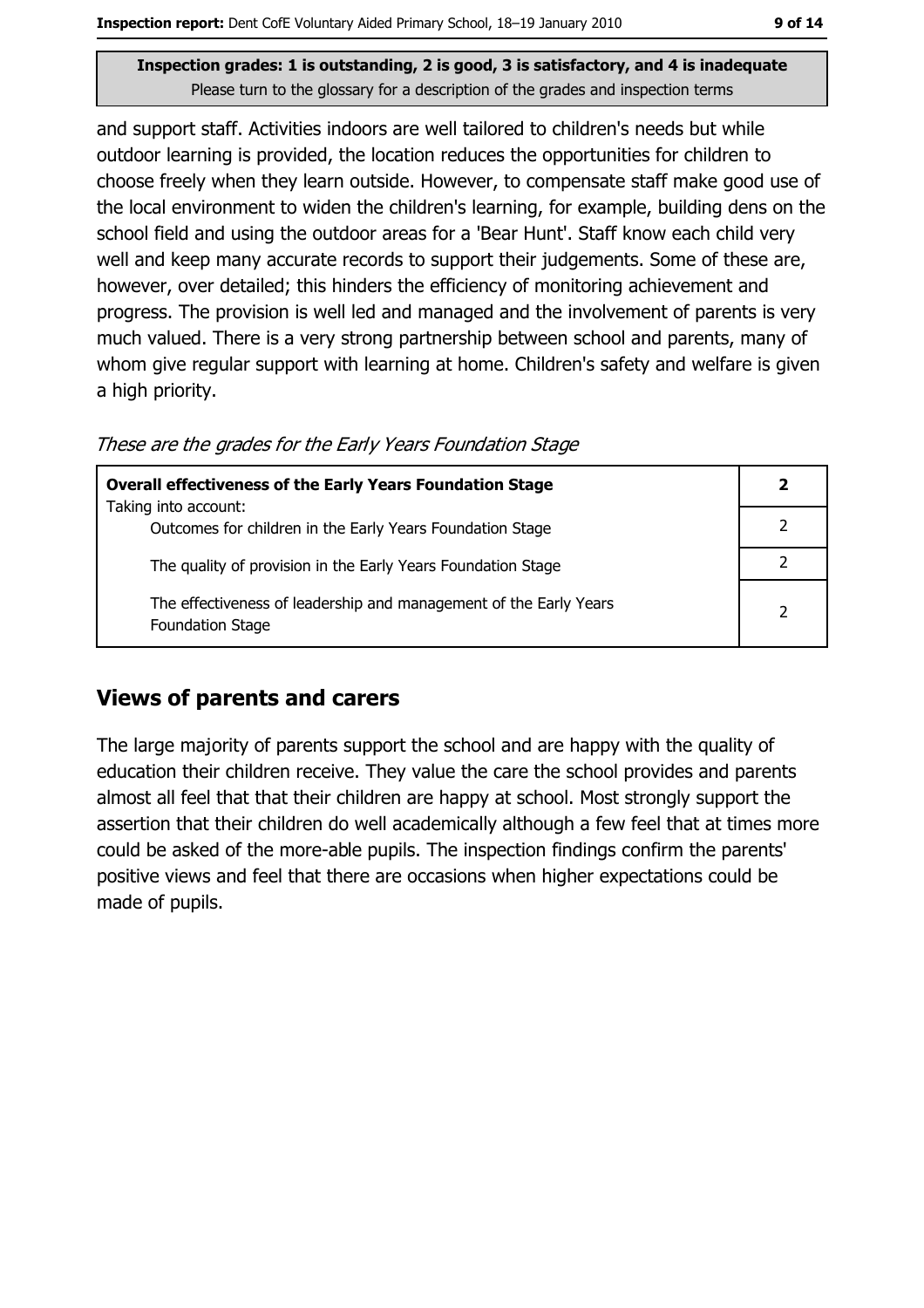#### Responses from parents and carers to Ofsted's questionnaire

Ofsted invited all the registered parents and carers of pupils registered at Dent CofE Voluntary Aided Primary School to complete a questionnaire about their views of the school.

In the questionnaire, parents and carers were asked to record how strongly they agreed with 13 statements about the school.

The inspector received 14 completed questionnaires by the end of the on-site inspection. In total, there are 28 pupils registered at the school.

| <b>Statements</b>                                                                                                                                                                                                                                       | <b>Strongly</b><br><b>Agree</b> |               | <b>Agree</b>   |               | <b>Disagree</b> |                | <b>Strongly</b><br>disagree |               |  |
|---------------------------------------------------------------------------------------------------------------------------------------------------------------------------------------------------------------------------------------------------------|---------------------------------|---------------|----------------|---------------|-----------------|----------------|-----------------------------|---------------|--|
|                                                                                                                                                                                                                                                         | <b>Total</b>                    | $\frac{0}{0}$ | <b>Total</b>   | $\frac{0}{0}$ | <b>Total</b>    | $\frac{0}{0}$  | <b>Total</b>                | $\frac{0}{0}$ |  |
| My child enjoys school                                                                                                                                                                                                                                  | 10                              | 71            | 3              | 21            | 1               | $\overline{7}$ | $\Omega$                    | 0             |  |
| The school keeps my child<br>safe                                                                                                                                                                                                                       | 11                              | 79            | 3              | 21            | $\mathbf 0$     | 0              | $\mathbf{0}$                | 0             |  |
| The school informs me<br>about my child's progress                                                                                                                                                                                                      | 9                               | 64            | 5              | 36            | $\mathbf 0$     | 0              | $\mathbf{0}$                | 0             |  |
| My child is making enough<br>progress at this school                                                                                                                                                                                                    | 7                               | 50            | 6              | 43            | $\mathbf{1}$    | 7              | 0                           | 0             |  |
| The teaching is good at this<br>school                                                                                                                                                                                                                  | $\overline{7}$                  | 50            | $\overline{7}$ | 50            | $\mathbf 0$     | 0              | 0                           | 0             |  |
| The school helps me to<br>support my child's learning                                                                                                                                                                                                   | 8                               | 57            | 6              | 43            | $\mathbf 0$     | 0              | 0                           | 0             |  |
| The school helps my child to<br>have a healthy lifestyle                                                                                                                                                                                                | 9                               | 64            | 5              | 36            | $\mathbf 0$     | 0              | 0                           | 0             |  |
| The school makes sure that<br>my child is well prepared for<br>the future (for example<br>changing year group,<br>changing school, and for<br>children who are finishing<br>school, entering further or<br>higher education, or<br>entering employment) | $\overline{7}$                  | 50            | $\overline{4}$ | 29            | $\mathbf 0$     | 0              | $\mathbf 0$                 | 0             |  |
| The school meets my child's<br>particular needs                                                                                                                                                                                                         | 8                               | 57            | 5              | 36            | $\mathbf{1}$    | 7              | 0                           | 0             |  |
| The school deals effectively<br>with unacceptable behaviour                                                                                                                                                                                             | $\overline{7}$                  | 50            | 7              | 50            | $\mathbf 0$     | 0              | 0                           | 0             |  |
| The school takes account of<br>my suggestions and<br>concerns                                                                                                                                                                                           | 7                               | 50            | 7              | 50            | 0               | 0              | 0                           | 0             |  |
| The school is led and<br>managed effectively                                                                                                                                                                                                            | 9                               | 64            | 5              | 36            | $\mathbf 0$     | 0              | 0                           | $\mathbf 0$   |  |
| Overall, I am happy with my<br>child's experience at this<br>school                                                                                                                                                                                     | 8                               | 57            | 6              | 43            | $\mathbf 0$     | 0              | $\mathbf 0$                 | 0             |  |

The table above summarises the responses that parents and carers made to each statement. The percentages indicate the proportion of parents and carers giving that response out of the total number of completed questionnaires. Where one or more parents and carers chose not to answer a particular question, the percentages will not add up to 100%.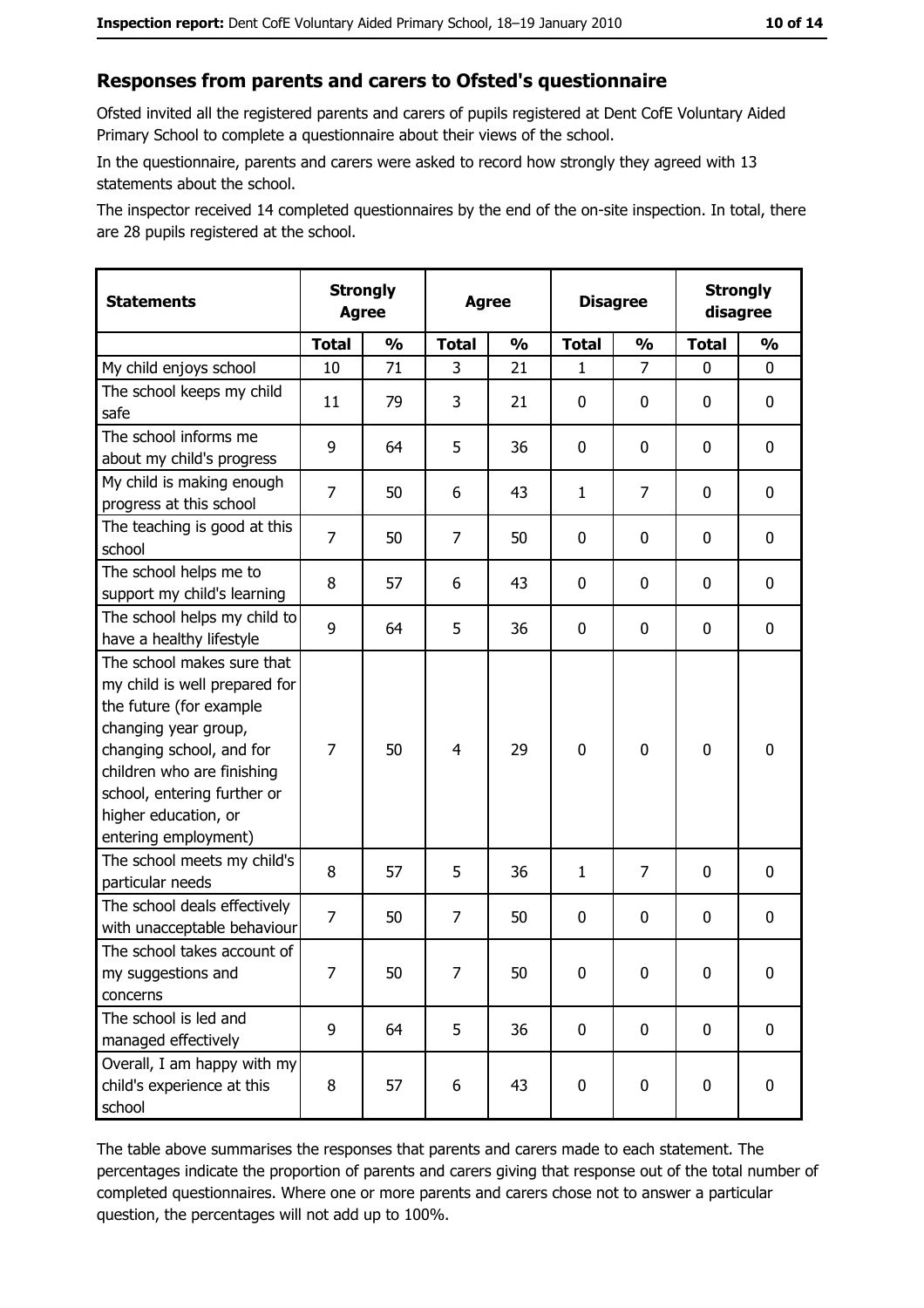# Glossary

| Grade   | <b>Judgement</b> | <b>Description</b>                                                                                                                                                                                                               |
|---------|------------------|----------------------------------------------------------------------------------------------------------------------------------------------------------------------------------------------------------------------------------|
| Grade 1 | Outstanding      | These features are highly effective. An oustanding<br>school provides exceptionally well for its pupils' needs.                                                                                                                  |
| Grade 2 | Good             | These are very positive features of a school. A school<br>that is good is serving its pupils well.                                                                                                                               |
| Grade 3 | Satisfactory     | These features are of reasonable quality. A satisfactory<br>school is providing adequately for its pupils.                                                                                                                       |
| Grade 4 | Inadequate       | These features are not of an acceptable standard. An<br>inadequate school needs to make significant<br>improvement in order to meet the needs of its pupils.<br>Ofsted inspectors will make further visits until it<br>improves. |

## What inspection judgements mean

#### Overall effectiveness of schools inspected between September 2007 and July 2008

|                       | Overall effectiveness judgement (percentage of<br>schools) |      |                     |                   |  |
|-----------------------|------------------------------------------------------------|------|---------------------|-------------------|--|
| <b>Type of school</b> | <b>Outstanding</b>                                         | Good | <b>Satisfactory</b> | <b>Inadequate</b> |  |
| Nursery schools       | 39                                                         | 58   | 3                   | 0                 |  |
| Primary schools       | 13                                                         | 50   | 33                  | 4                 |  |
| Secondary schools     | 17                                                         | 40   | 34                  | 9                 |  |
| Sixth forms           | 18                                                         | 43   | 37                  | $\overline{2}$    |  |
| Special schools       | 26                                                         | 54   | 18                  | $\overline{2}$    |  |
| Pupil referral units  | 7                                                          | 55   | 30                  | 7                 |  |
| All schools           | 15                                                         | 49   | 32                  | 5                 |  |

New school inspection arrangements were introduced on 1 September 2009. This means that inspectors now make some additional judgements that were not made previously.

The data in the table above were reported in The Annual Report of Her Majesty's Chief Inspector of Education, Children's Services and Skills 2007/08.

Percentages are rounded and do not always add exactly to 100. Secondary school figures include those that have sixth forms, and sixth form figures include only the data specifically for sixth form inspection judgements.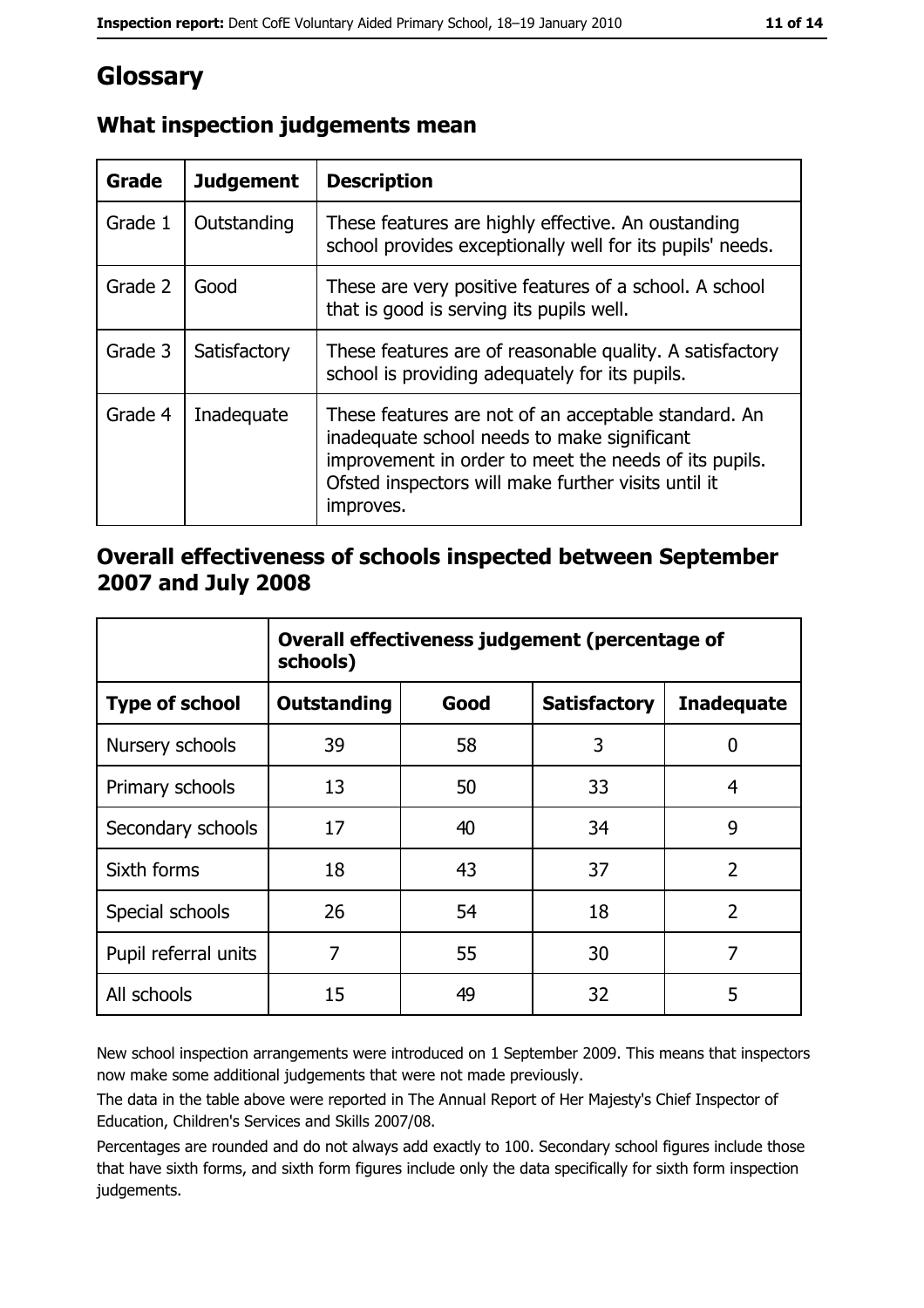# **Common terminology used by inspectors**

| Achievement:                  | the progress and success of a pupil in<br>their learning, development or training.                                                                                                                                                                                                                           |
|-------------------------------|--------------------------------------------------------------------------------------------------------------------------------------------------------------------------------------------------------------------------------------------------------------------------------------------------------------|
| Attainment:                   | the standard of the pupils' work shown by<br>test and examination results and in<br>lessons.                                                                                                                                                                                                                 |
| Capacity to improve:          | the proven ability of the school to<br>continue improving. Inspectors base this<br>judgement on what the school has<br>accomplished so far and on the quality of<br>its systems to maintain improvement.                                                                                                     |
| Leadership and management:    | the contribution of all the staff with<br>responsibilities, not just the headteacher,<br>to identifying priorities, directing and<br>motivating staff and running the school.                                                                                                                                |
| Learning:                     | how well pupils acquire knowledge,<br>develop their understanding, learn and<br>practise skills and are developing their<br>competence as learners.                                                                                                                                                          |
| <b>Overall effectiveness:</b> | inspectors form a judgement on a school's<br>overall effectiveness based on the findings<br>from their inspection of the school. The<br>following judgements, in particular,<br>influence what the overall effectiveness<br>judgement will be.                                                               |
|                               | The school's capacity for sustained<br>improvement.<br>Outcomes for individuals and groups<br>of pupils.<br>The quality of teaching.<br>The extent to which the curriculum<br>meets pupil's needs, including where<br>relevant, through partnerships.<br>The effectiveness of care, guidance<br>and support. |
| Progress:                     | the rate at which pupils are learning in<br>lessons and over longer periods of time. It<br>is often measured by comparing the<br>pupils' attainment at the end of a key<br>stage with their attainment when they<br>started.                                                                                 |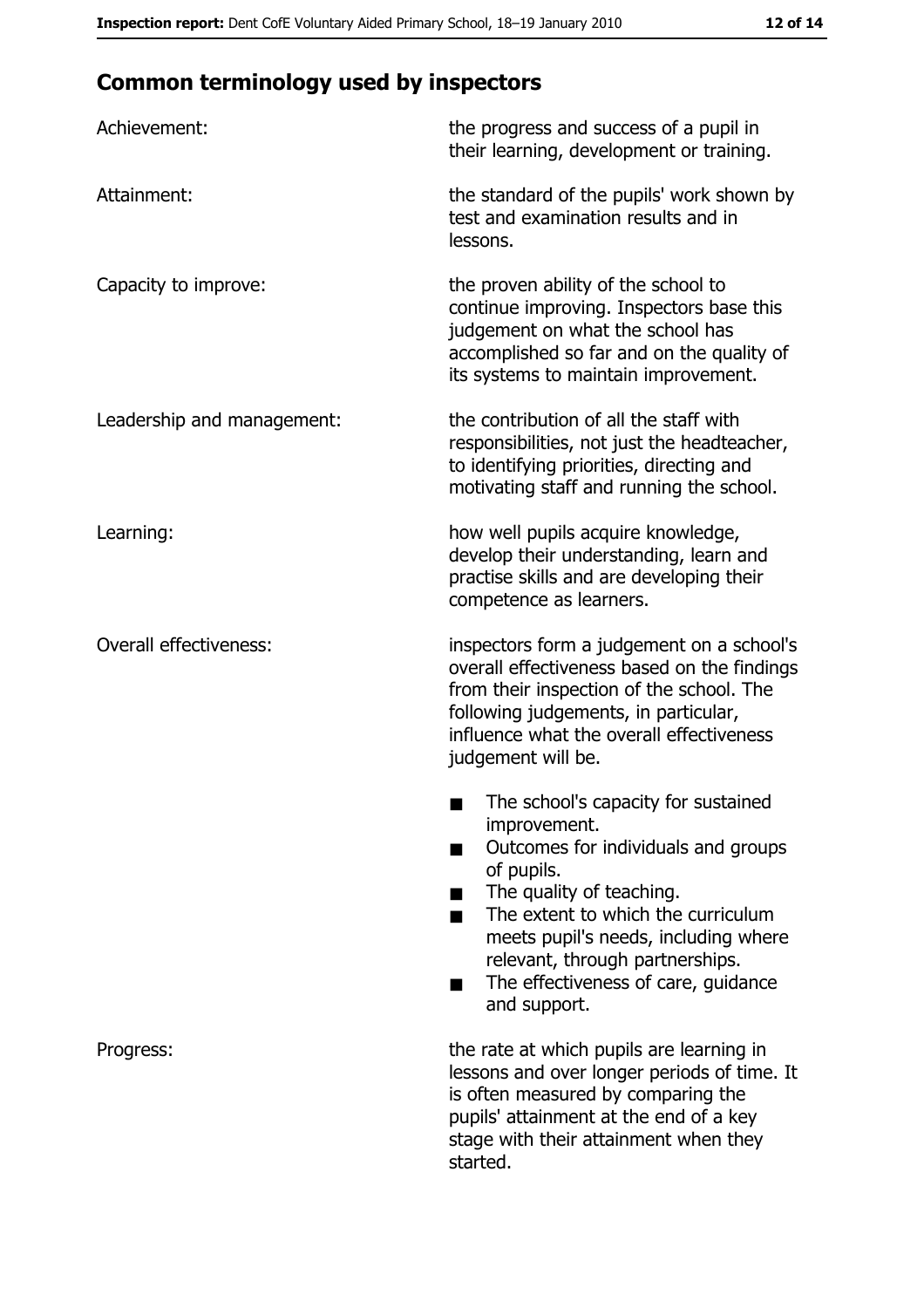This letter is provided for the school, parents and carers to share with their children. It describes Ofsted's main findings from the inspection of their school.



20 January 2010

Dear Pupils

Inspection of Dent CofE Voluntary Aided Primary School, Sedbergh, LA10 5QJ

It was pleasure to spend two days with you when I came to inspect your school. I found you all very friendly, helpful and very good company. Your behaviour is excellent and I was very impressed by your excellent understanding of how to stay fit and healthy. You benefit from being in a good school. Some of your personal qualities, such as your behaviour, are excellent. Your headteacher works tirelessly with all staff to make your school a better place. The new building has improved your quality of education and the many new ideas to help you do better in reading and writing are more fun and are improving how well you do. You make good progress in your time in the school and are all well prepared for moving on to your next stage of education.

You talked with great excitement about the many educational visits you have and activities such as yoga and sports clubs. These really do make school fun. The way you help the community is exceptional and the village really values all that you do.

There are some things that I judge the school could do even better. I have asked it to continue to work with you to find topics that you will really enjoy learning and to give you more chances to use your skills of literacy, numeracy and ICT in different subjects. I have also asked the teachers to give more challenging work to those of you who find some work easier and to streamline the amount of information they record about your progress.

I hope you all continue to enjoy school and work together to make it an even better place in which to learn. I send all of you my best wishes for the future.

Yours sincerely,

David Byrne

Lead inspector